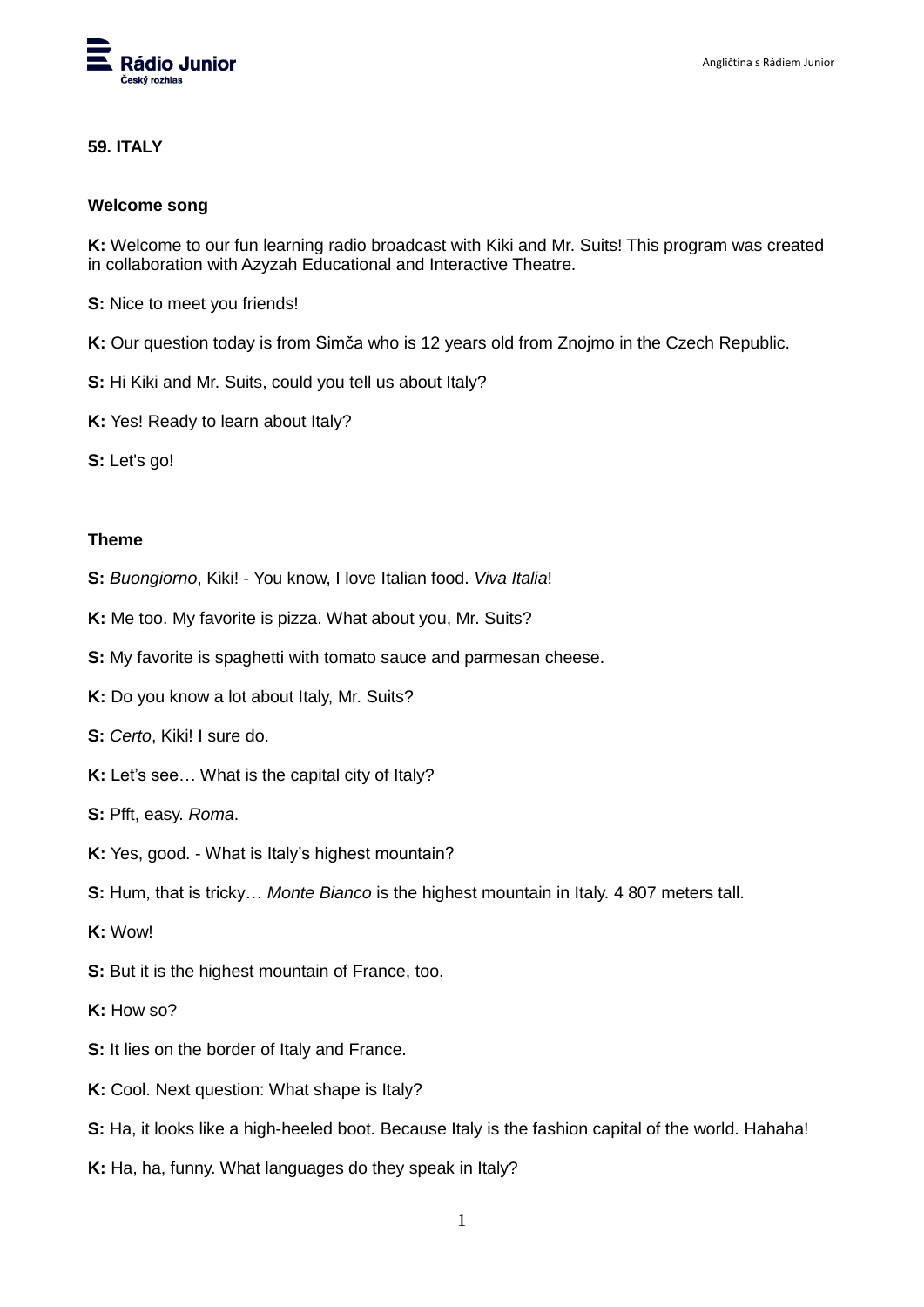

**S:** Italian is the official language, duh. People also speak German and French.

**K:** And the flag?

- **S:** The Italian flag has three colors. Green for hope, white for faith, and red for love *amore*.
- **K:** Or… Green for basil, the yummy herb. White for mozzarella cheese, and red for tomato sauce.

**S:** So, the flag is like pizza *margherita.* – Kiki, let's have pizza!

**K:** And then yummy Italian ice cream.

**S:** Did you mean *gelato*?

**K:** Yes. I love Italian ice cream, sorry, *gelato*.

## **Story**

**S:** Woo-hoo! It's story time...

**K:** Today's story is an Italian fairy tale about the Serpent Prince…

Once upon a time, there lived a man, Matteo, and his wife, Sapatella. They wanted a baby very much. One day, Sapatella found something…

**(S)SAP:** Aa! What is it? – Oh, a baby snake! It isn't fair. Even snakes have children, but I do not.

**(K)SNAKE:** You may have me as your son, if you want.

**(S)SAP:** Yes, I do!

**K:** The couple raised the snake as their own son. He grew and grew, and his skin shone like gold. His father said…

**(S)MATT:** You are all grown up, son. You should get married.

**(K)SNAKE:** Yes. But I will only marry a princess.

**K:** So Matteo went to the King's palace.

**(S)KING:** Hahaha, are you joking? – Alright, but first the snake must turn my garden into gold.

**(K)SNAKE:** Swish!

**(S)KING:** *Bellissimo*! Now he must turn all the rocks into diamonds.

**(K)SNAKE:** Swish!

**(S)KING:** *Bellissimo!* Turn my entire palace into gold.

**(K)SNAKE:** Swish!

**(S)KING:** Bravo! You may marry the princess.